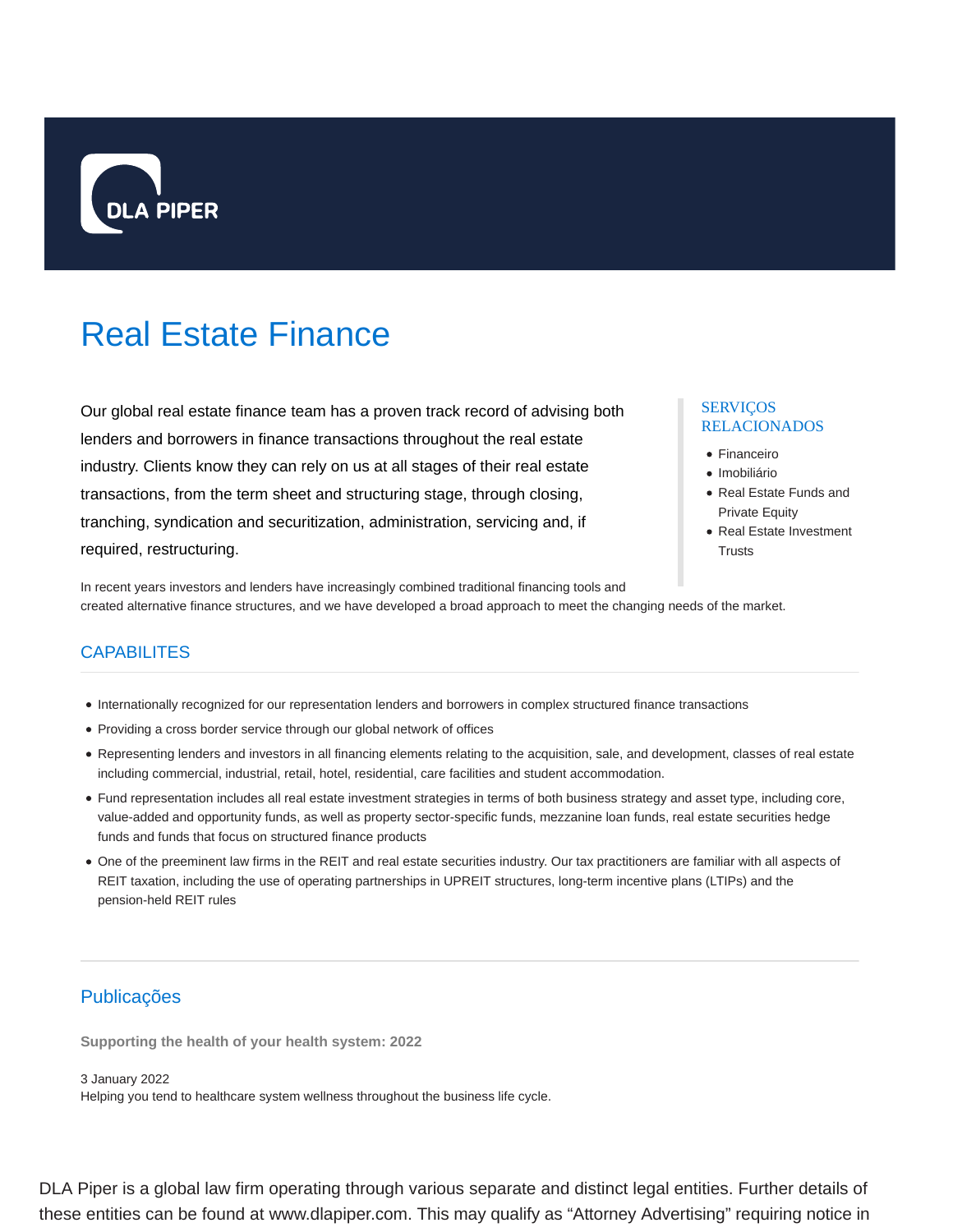**Breaking New Ground**

### 9 November 2020 BREAKING NEW GROUND

Commercial real estate perspectives, trends and analysis.

### Eventos

### Anteriores

**Webinar - Restructuring, Hospitality & Leisure - Challenges and Opportunities**

19 November 2020 Webinar

# **NOTÍCIAS**

**DLA Piper advises Aareal Bank on the financing of an international retail property portfolio**

20 April 2022

DLA Piper has advised Aareal Bank AG on providing a EUR360 million senior facility for the financing of an international retail property portfolio by Pradera European Retail Parks SCSp, advised by Pradera Europe Limited.

**DLA Piper advises NATIXIS on the financing of an office building in Munich**

19 April 2022

DLA Piper has advised NATIXIS Pfandbriefbank AG on providing a EUR 70 million senior facility for the financing of the acquisition of an office building in Munich by Goldman Sachs Asset Management.

**DLA Piper advises Carlyle on the acquisition of 8 prime distribution logistics assets in Germany**

17 January 2022

DLA Piper has advised global investment firm Carlyle (NASDAQ: CG) on its acquisition of 8 distribution logistics assets, located close to major urban hubs in Germany.

**DLA Piper advises KINGSTONE Investment Management on the acquisition of MAYOFFICE from GIEAG Immobilien AG**

### 22 April 2021

DLA Piper has advised KINGSTONE Investment Management (KINGSTONE IM) on the acquisition of the MAYOFFICE office building in Stuttgart from GIEAG Immobilien AG for the special fund "KINGSTONE Wachstumsregionen Süddeutschland" (KWS).

DLA Piper is a global law firm operating through various separate and distinct legal entities. Further details of these entities can be found at www.dlapiper.com. This may qualify as "Attorney Advertising" requiring notice in